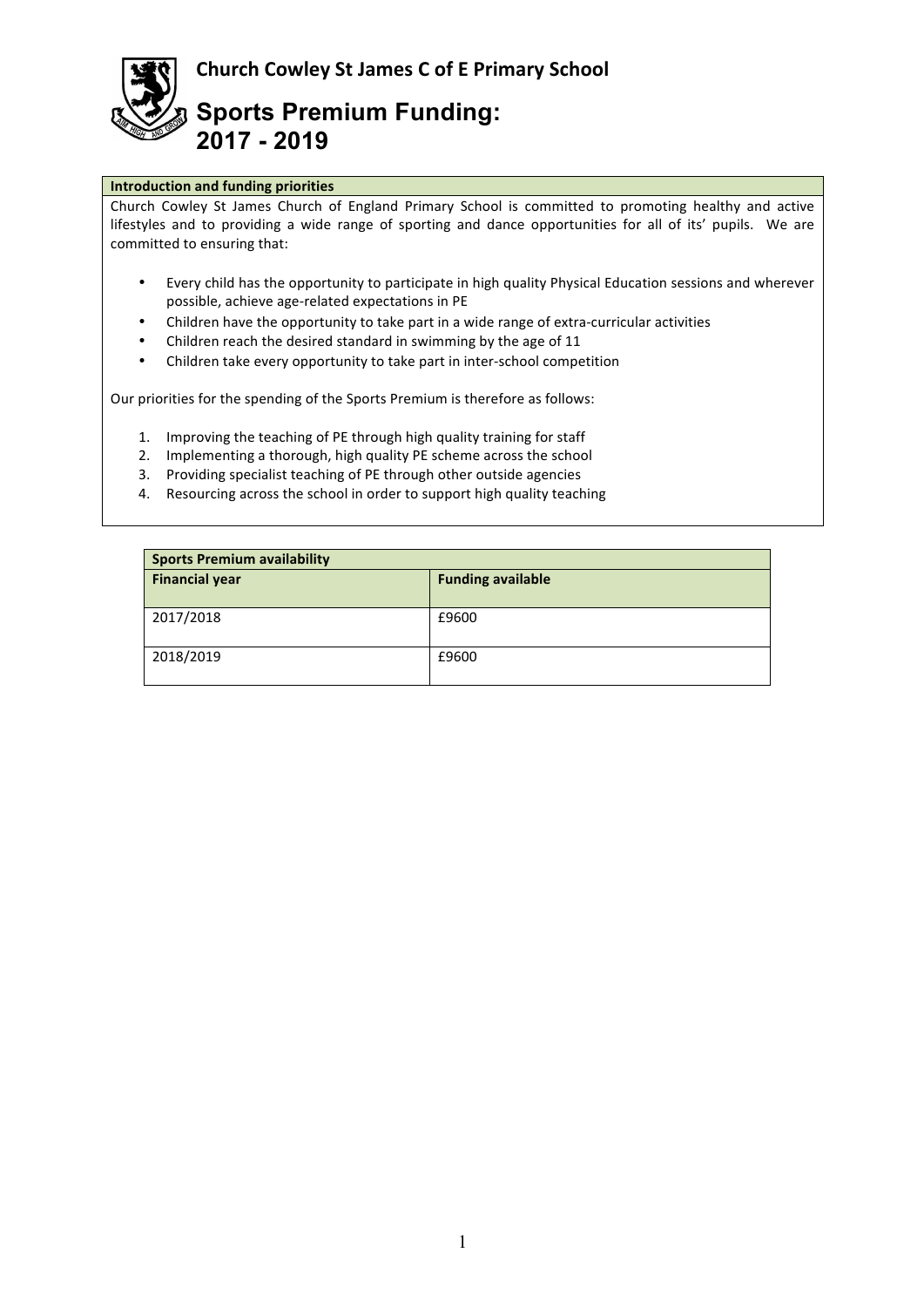

## **Sports Premium Funding: 2017 - 2019**

| $2017 - 2018$ Funding                                                                            |        |                                                                                                                                                                                                                                                                                                |                                                                                                                                                                                                                                                                                                                                                                                                                                                                                                                                                 |  |  |
|--------------------------------------------------------------------------------------------------|--------|------------------------------------------------------------------------------------------------------------------------------------------------------------------------------------------------------------------------------------------------------------------------------------------------|-------------------------------------------------------------------------------------------------------------------------------------------------------------------------------------------------------------------------------------------------------------------------------------------------------------------------------------------------------------------------------------------------------------------------------------------------------------------------------------------------------------------------------------------------|--|--|
| Item / Project                                                                                   | Cost   | <b>Description</b>                                                                                                                                                                                                                                                                             | Impact                                                                                                                                                                                                                                                                                                                                                                                                                                                                                                                                          |  |  |
| Team and subject<br>leaders support<br>to improve<br>teaching and<br>learning                    | £500   | Release time for staff to monitor and assess<br>quality teaching/sharing expertise in PE across the<br>school by:<br>$\bullet$<br>Developing teacher practice<br>Ensuring consistent implementation of<br>school initiative<br>Facilitating sharing good practice<br>Monitoring and Assessment | • Increased % of children making Nationally<br>Expected levels across the school<br>• Increased confidence in teachers when<br>delivering high quality sessions<br>Number of lessons rates as good or better<br>increased                                                                                                                                                                                                                                                                                                                       |  |  |
| Outside PE<br>specialist services                                                                | £2,000 | Specialist teachers of PE bought in to school in<br>order to inspire, motivate and teach children<br>'expertise' in a given area:<br>Salsa sessions<br>Zumba                                                                                                                                   | • Increased enjoyment and motivation in<br>children<br>• Children have wider access to different<br>sports and 'expertise'<br>• Children have opportunity to take part in<br>inter-school competition through football<br>matches (with local schools) and Inter-<br>school Salsa competition                                                                                                                                                                                                                                                   |  |  |
| <b>Improving PE</b><br>resources across<br>the school                                            | £1,000 | Replacement and improvement of equipment<br>across the school for lunchtime clubs, afterschool<br>clubs and PE lessons                                                                                                                                                                         | Lunchtime incidents reduced due to<br>children being motivated and engaged in<br>games<br>• Children are able to access a wider range of<br>equipment in a variety of situations<br>throughout the school day<br>• Variety of additional lessons introduced due<br>to appropriate equipment available                                                                                                                                                                                                                                           |  |  |
| Capital payments<br>to develop on<br>site Forest school<br>provision                             | £2,500 | Develop landscape for on site forest school, buy in<br>mature trees, equipment for enhanced provision,<br>training of 1 member of staff                                                                                                                                                        | Chn in EYFS have access to a secure<br>$\bullet$<br>forested site for CLL<br>improvements.<br>60 X chn forest school per week.                                                                                                                                                                                                                                                                                                                                                                                                                  |  |  |
| <b>External PE</b><br>provision from<br>Oxford Academy<br>(in school) and at<br>secondary school | £3,400 | 1 qualified P.E teacher for 2 afternoons a week. 2<br>dinner time provisions and 2 afterschool club<br>provisions including sports leaders provision.                                                                                                                                          | • Increased participation, enjoyment and<br>motivation in children<br>• Opportunity to attend 'different' lessons<br>outside of the school curriculum<br>• Children have opportunity to take part in<br>inter-school competition through football<br>matches (with local schools), Inter-school<br>Salsa competition and inter-school<br><b>Badminton competitions</b><br>• Expert supervision and P.E from Qualified<br>teacher.<br>• Use of secondary school site for P.E<br>including . 3G indoor pitches, trampolining,<br>base running etc |  |  |